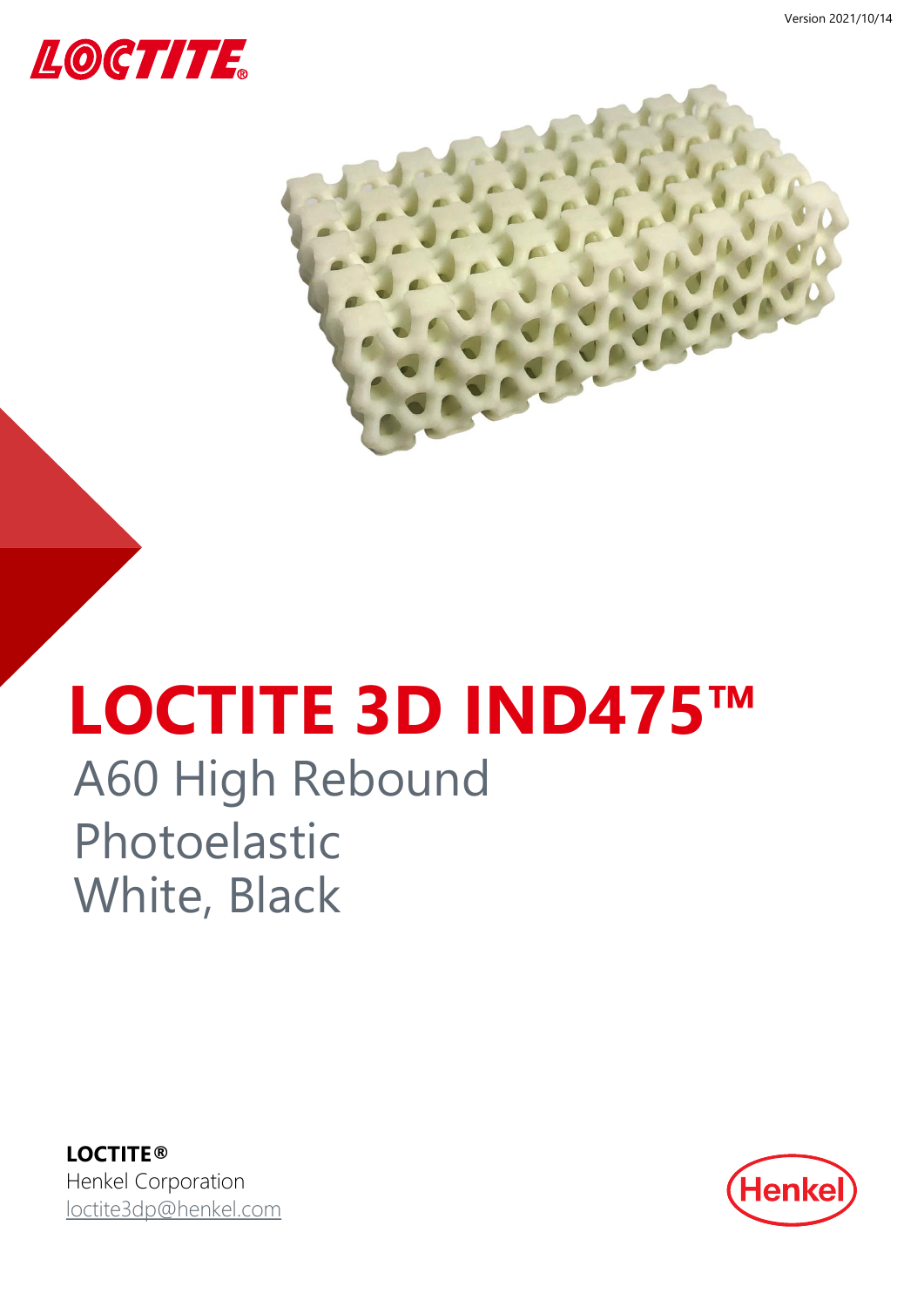

**IND475™** A60 HIGH REBOUND PHOTOELASTIC WHITE, BLACK



# **LOCTITE 3D IND475TM**

LOCTITE 3D IND475 is a single component UV resin that cures to a soft, elastomeric material.

LOCTITE 3D IND475 is a flexible material that gives a good balance of hardness, strength and elongation.

LOCTITE 3D IND475 is a low viscosity liquid, printable at room temperature across various DLP platforms.





*\*Values shown are linked to LOCTITE IND475 White as reference, please refer to the specific mechanical properties for each of the colors shown in this document*

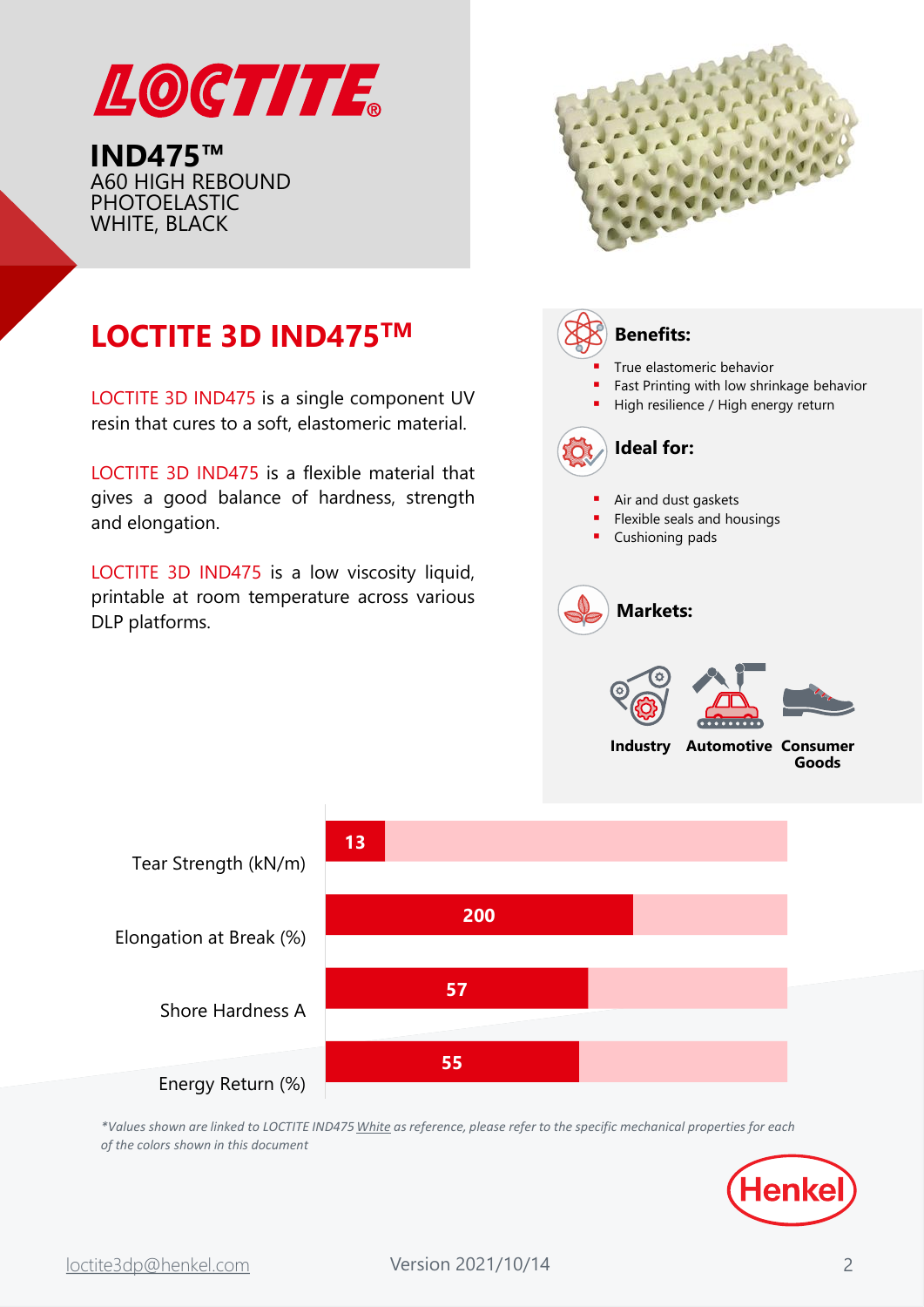

**IND475™** A60 HIGH REBOUND PHOTOELASTIC **WHITE** 



# **MECHANICAL PROPERTIES**

| <b>Mechanical Properties</b>   | <b>Measure</b>    | <b>Method</b> | <b>Green</b>                 | <b>Post Processed</b>       |
|--------------------------------|-------------------|---------------|------------------------------|-----------------------------|
| <b>Tensile Stress at Break</b> | MPa               | ASTM D638     |                              | $3.1 \pm 0.3$ [1]           |
| Young's Modulus                | MPa               | ASTM D638     | -                            | $1.1 \pm 0.5$ [1]           |
| Elongation at Break            | %                 | ASTM D638     | $\qquad \qquad \blacksquare$ | $201 \pm 16$ [1]            |
| Tear Strength                  | kN/m              | ASTM D624     |                              | $12.6 + 0.6$ <sup>[2]</sup> |
| <b>Energy Return</b>           | %                 | Internal      |                              | 55 [3]                      |
| <b>Other Properties</b>        |                   |               |                              |                             |
| Shore Hardness (0s, 5s)        | A                 | ASTM D2240    |                              | 57, 42 [4]                  |
| Solid Density (Green)          | g/cm <sup>3</sup> | ASTM D792     |                              | $1.43^{[5]}$                |
| Solid Density (Cured)          | g/cm <sup>3</sup> | ASTM D792     |                              | $1.04$ <sup>[5]</sup>       |
| Volumetric Shrinkage           | %                 | Internal      |                              | $-27$ [5]                   |
| Water Absorption (24hr)        | %                 | ASTM D570     |                              | $2.1 \pm 0.1$ [6]           |
| Water Absorption (72hr)        | %                 | ASTM D570     | $\qquad \qquad -$            | $4.5 + 0.1$ [6]             |
| Water Absorption (168hr)       | %                 | ASTM D570     |                              | $6.5 \pm 0.1$ [6]           |
| <b>Biocompatibility</b>        |                   |               |                              |                             |
| Irritation                     |                   | ISO 10993-23* |                              | Comply <sup>[8]</sup>       |

| <b>Liquid Properties</b>                     | <b>Measure</b>    | <b>Method</b> | Value      |
|----------------------------------------------|-------------------|---------------|------------|
| Viscosity @ $25^{\circ}$ C (77 $^{\circ}$ F) |                   | ASTM D7867    | 1,400 [7]  |
| Liquid Density                               | q/cm <sup>3</sup> | ASTM D1475    | 1.02 $[5]$ |

"All specimen are printed unless otherwise noted. All specimen were conditioned in ambient lab conditions at 19-23°C / 40-60% RH for at least 24 hours." ASTM Methods: D638 Type IV, 50 mm/min, D790-B,<br>2 mm/min, D648, D256

\*The biological assessment has been performed based on the in vitro method according to ISO10993-23

**Internal Data Sources:**<br>[1] FOR22878, [2] FOR22879, [3] FOR22952, [4] FOR22950, [5] FOR23307, [6] FOR22955, [7] FOR22875, FOR52189(in vitro)

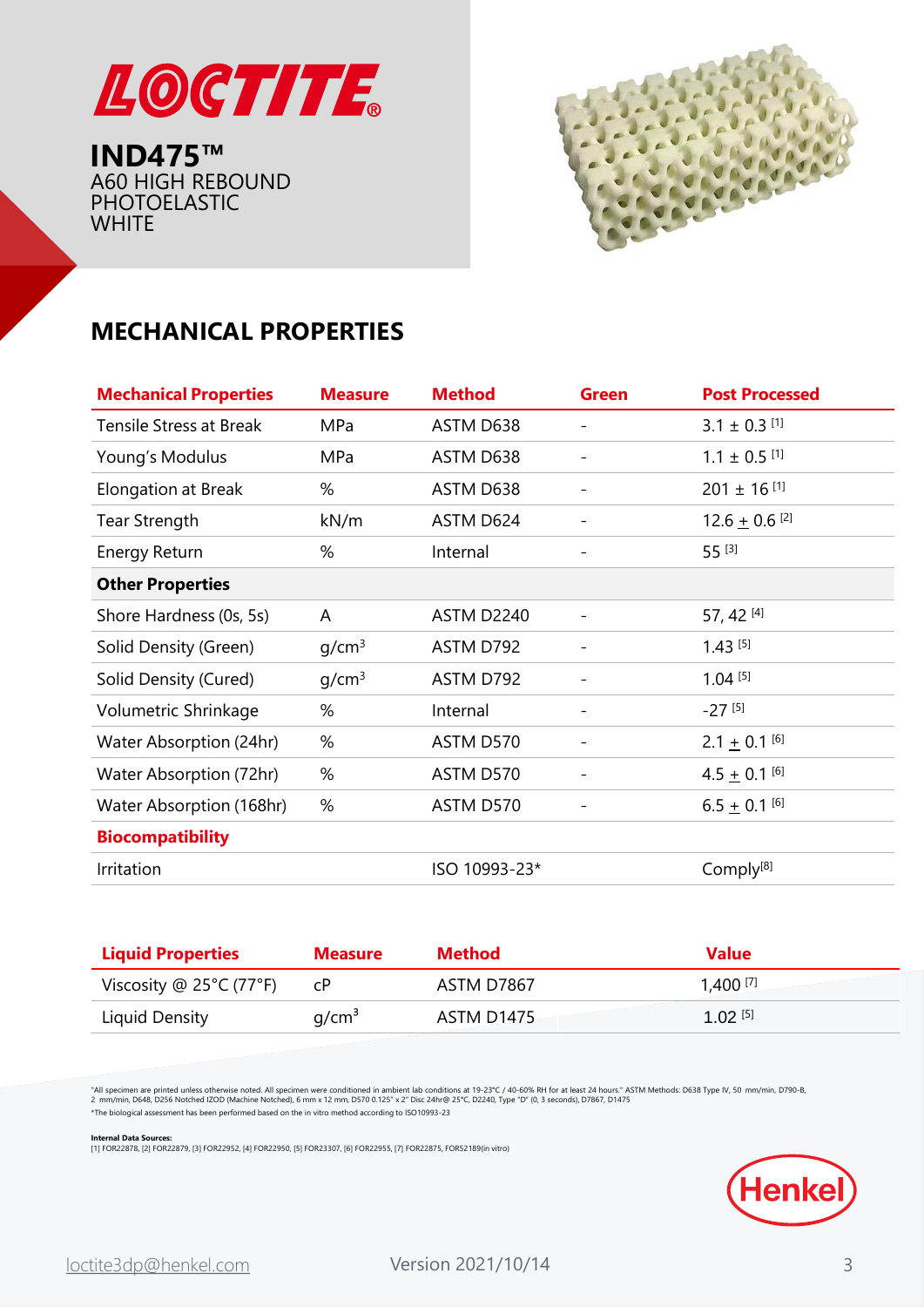

**IND475™** A60 HIGH REBOUND PHOTOELASTIC **WHITE** 



# **WORKFLOW**

Validated workflows need to be followed to achieve properties as provided in the TDS. Examples of validated workflow steps are listed below. Users should defer to the most current workflow information for best results which can be found at <https://www.loctiteam.com/printer-validation-settings>

#### **PRINTER SETTINGS**

LOCTITE 3D IND475 White is formulated to print optimally on industrial DLP printer. Read the safety data sheet carefully to get details about health and safety instructions. Recommended print parameters:

- Shake resin bottle well before usage
- Temperature: 20°C to 30°C
- Intensity:  $3 \text{ mW/cm}^2$  to  $10 \text{ mW/cm}^2$

#### **Exposure time for an intensity of 5 mW/cm²**

| Layer Thickness (µm): | 100 | Ec (mJ/cm <sup>2</sup> )  | 3.55 |
|-----------------------|-----|---------------------------|------|
| First layer time (s)  | 60  | $Dp$ (mm):                | 0.13 |
| Burn in region (s):   | 35. | Model Layer Exposure (s): |      |

#### **POST PROCESSING**

LOCTITE 3D IND475 White requires post processing to achieve specified properties. Prior to post curing, support structures should be removed from the printed part, and the part should then be washed. Use compressed air to remove residual solvent from the surface of the material between intervals.

| <b>Post Process Step</b> | Agent | <b>Method</b>  | <b>Duration</b>  | <b>Interval</b> | <b>Additional Info</b>         |
|--------------------------|-------|----------------|------------------|-----------------|--------------------------------|
| Cleaning #1              | TPM   | Sonic          | 2 min            |                 | LOCTITE <sup>®</sup> Cleaner T |
| Cleaning $#2$            | IPA   | Sonic          | 2 min            |                 | Use fresh IPA                  |
| Dry                      | n.a.  | Compressed air | 30 <sub>s</sub>  |                 | Air pressure (30 psi)          |
| Wait before post curing  | n.a.  | Ambient        | $60 \text{ min}$ |                 | Room temperature               |

#### **POST CURING**

LOCTITE 3D IND475 White requires **post curing in water** to achieve specified properties. It is recommended to apply a mold release on the parts before submerged in a transparent water container.

| <b>UC Curing</b><br><b>Unit</b> | <b>UV Source</b>                        | <b>Intensity</b>                              | <b>Cure</b><br>time/<br>side | <b>Additional</b><br><b>Settings (Shelf,</b><br><b>Output Energy)</b> |          |
|---------------------------------|-----------------------------------------|-----------------------------------------------|------------------------------|-----------------------------------------------------------------------|----------|
| Loctite<br>UVALOC 1000          | Mercury Arc<br>Bulb (broad<br>spectrum) | 30 mW/cm <sup>2</sup> at<br>365nm             | 5 min                        | 500 W, 3rd shelf<br>from the top                                      |          |
| Dymax 5000 EC<br>Flood          | Mercury Arc Bulb<br>(broad spectrum)    | 150 - 175<br>$mW/cm2$ at<br>380 <sub>nm</sub> | $10 \text{ min}$             | 400W, Shelf K                                                         |          |
| Loctite CL36                    | 405nm LED                               | 80 mW/cm <sup>2</sup><br>at 405 nm            | 90 min                       | 100% top & side                                                       | (Henkel) |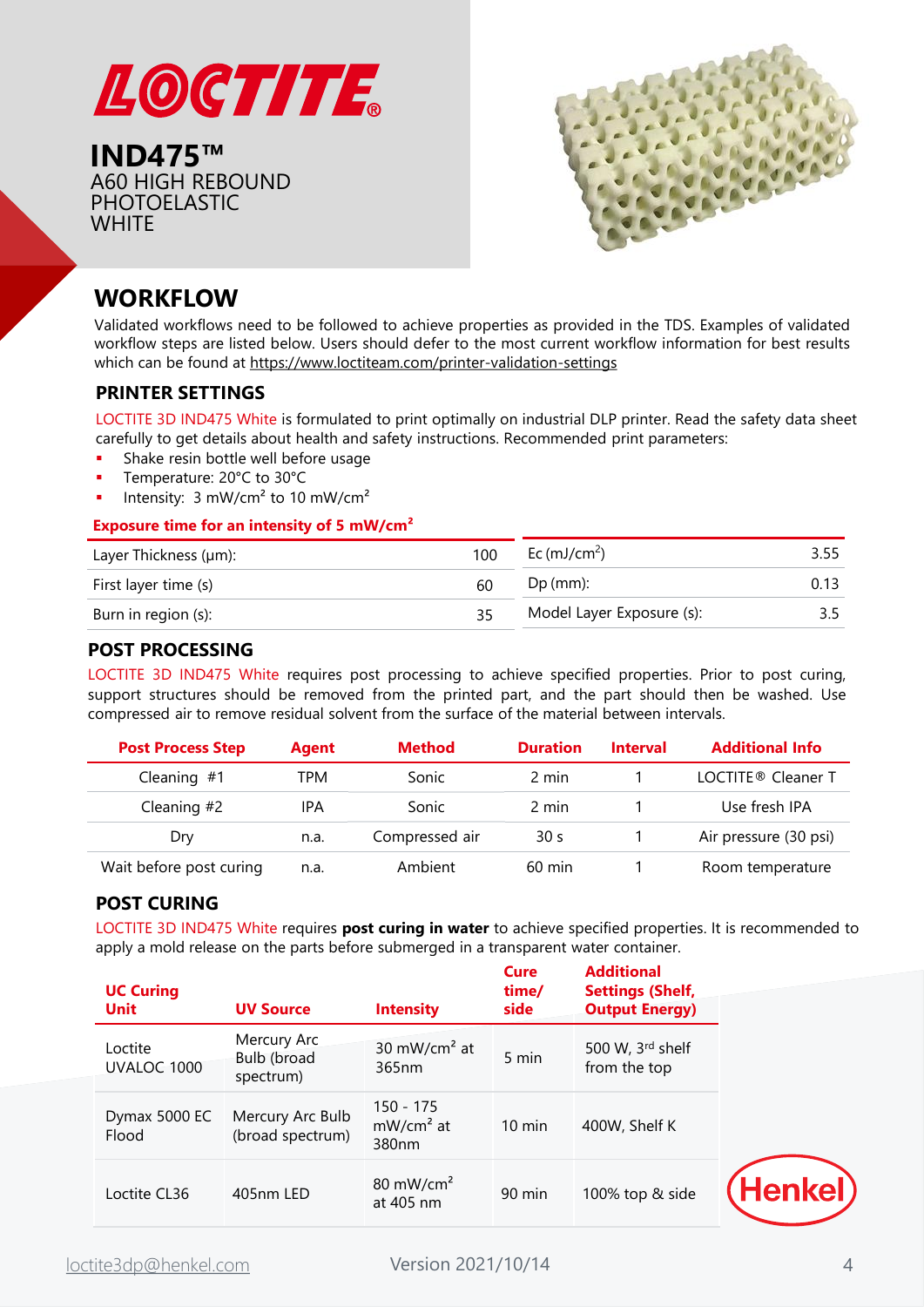

**IND475™** A60 HIGH REBOUND PHOTOELASTIC BLACK



# **MECHANICAL PROPERTIES**

| <b>Mechanical Properties</b>   | <b>Measure</b>    | <b>Method</b> | <b>Green</b>             | <b>Post Processed</b>        |
|--------------------------------|-------------------|---------------|--------------------------|------------------------------|
| <b>Tensile Stress at Break</b> | MPa               | ASTM D638     |                          | $2.4 \pm 0.6$ <sup>[1]</sup> |
| Young's Modulus                | MPa               | ASTM D638     |                          | $2.5 \pm 0.3$ [1]            |
| Elongation at Break            | %                 | ASTM D638     | $\overline{\phantom{a}}$ | $122 \pm 11$ [1]             |
| <b>Tear Strength</b>           | kN/m              | ASTM D624     |                          | $7.5 + 1.2$ <sup>[2]</sup>   |
| <b>Energy Return</b>           | %                 | Internal      | $\overline{\phantom{a}}$ | $77 + 4$ [3]                 |
| <b>Other Properties</b>        |                   |               |                          |                              |
| Shore Hardness (0s, 5s)        | A                 | ASTM D2240    | $\overline{\phantom{a}}$ | 49, 45 [4]                   |
| Solid Density (Green)          | g/cm <sup>3</sup> | ASTM D792     |                          | $1.16^{[5]}$                 |
| Solid Density (Cured)          | q/cm <sup>3</sup> | ASTM D792     |                          | $1.06$ <sup>[5]</sup>        |
| Volumetric Shrinkage           | %                 | Internal      | $\overline{\phantom{a}}$ | $-9^{[5]}$                   |
| Water Absorption (24hr)        | %                 | ASTM D570     | -                        | $3.2^{[6]}$                  |
| Water Absorption (72hr)        | $\%$              | ASTM D570     |                          | $5.4^{[6]}$                  |
| Water Absorption (168hr)       | %                 | ASTM D570     |                          | $8.5^{[6]}$                  |

| <b>Liquid Properties</b>                     | <b>Measure</b>    | <b>Method</b> | <b>Value</b>           |
|----------------------------------------------|-------------------|---------------|------------------------|
| Viscosity @ $25^{\circ}$ C (77 $^{\circ}$ F) | сP                | ASTM D7867    | $1,500$ <sup>[7]</sup> |
| Liquid Density                               | q/cm <sup>3</sup> | ASTM D1475    | $1.01$ [5]             |

"All specimen are printed unless otherwise noted. All specimen were conditioned in ambient lab conditions at 19-23°C / 40-60% RH for at least 24 hours." ASTM Methods<br>D638 Type IV, 5 mm/min, D790-B, 2 mm/min, D648, D256 Not



**Internal Data Sources:**<br>[1] FOR40695, [2] FOR40696, [3] FOR40697, [4] FOR40692, [5] FOR35576, [6] FOR29248, [7] FOR40548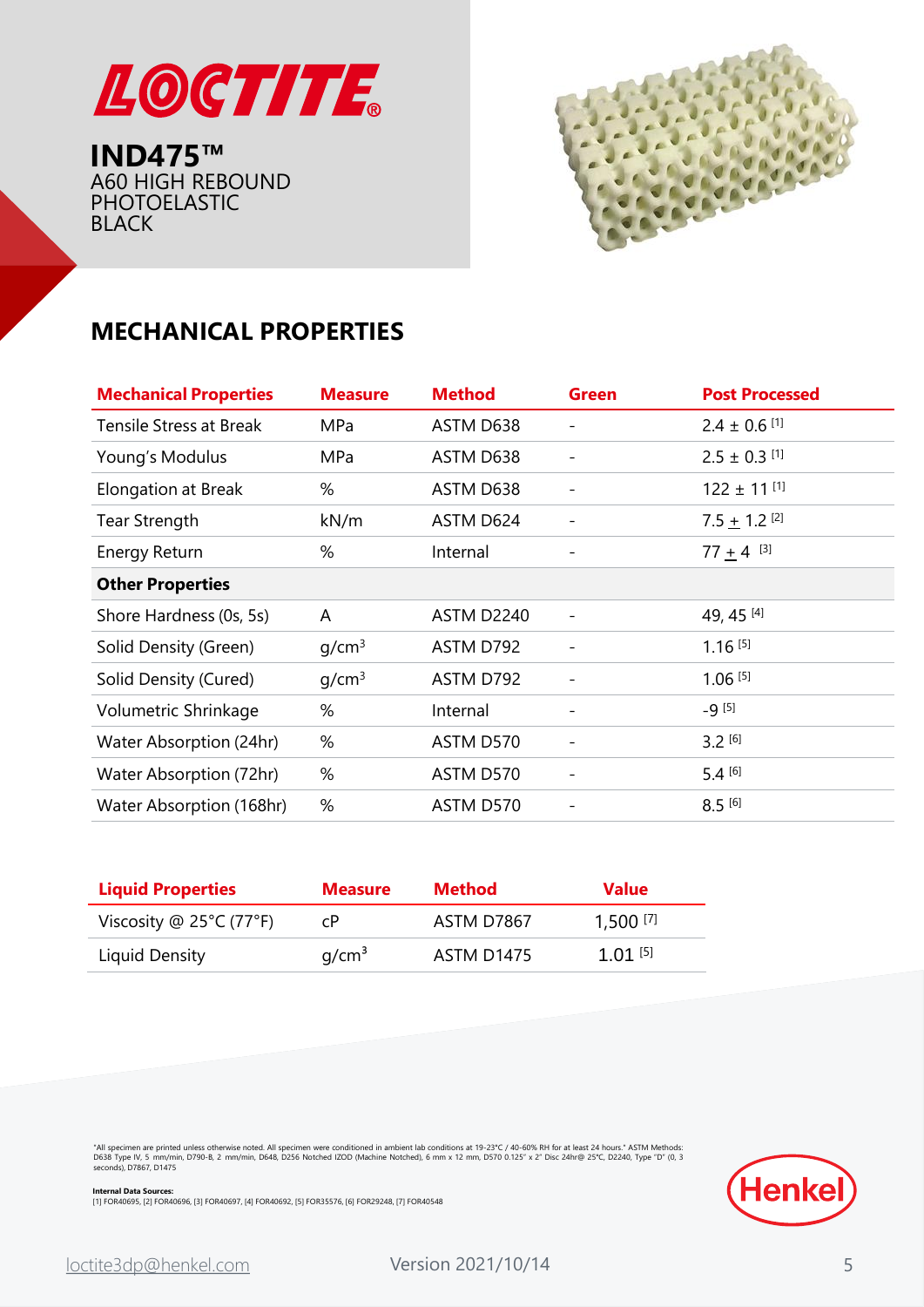

**IND475™** A60 HIGH REBOUND PHOTOELASTIC BLACK



### **WORKFLOW**

Validated workflows need to be followed to achieve properties as provided in the TDS. Examples of validated workflow steps are listed below. Users should defer to the most current workflow information for best results which can be found at <https://www.loctiteam.com/printer-validation-settings>

#### **PRINTER SETTINGS**

LOCTITE 3D IND475 Black is formulated to print optimally on industrial DLP printer. Read the safety data sheet carefully to get details about health and safety instructions. Recommended print parameters:

- Shake resin bottle well before usage
- Temperature: 20°C to 30°C
- Intensity:  $3 \text{ mW/cm}^2$  to  $10 \text{ mW/cm}^2$

#### **Exposure time for an intensity of 3 mW/cm²**

| Layer Thickness (µm):     | 100 | Ec $(mJ/cm2)$ |
|---------------------------|-----|---------------|
| First layer time (s)      | 50  | $Dp$ (mm):    |
| Burn in region (s):       | 25  |               |
| Model Layer Exposure (s): | 4.7 |               |

#### **POST PROCESSING**

LOCTITE 3D IND475 Black requires post processing to achieve specified properties. Prior to post curing, support structures should be removed from the printed part, and the part should then be washed. Use compressed air to remove residual solvent from the surface of the material between intervals.

| <b>Post Process Step</b> | Agent | <b>Method</b>     | <b>Duration</b>  | <b>Intervals</b> | <b>Additional Info</b>         |
|--------------------------|-------|-------------------|------------------|------------------|--------------------------------|
| Cleaning $#1$            | TPM   | Sonic             | 2 min            |                  | LOCTITE <sup>®</sup> Cleaner T |
| Cleaning #2              | IPA   | Sonic             | 2 min            |                  | Use fresh IPA                  |
| Dry                      | n/a   | Compressed air    | 30 <sub>s</sub>  |                  | Air pressure (30 psi)          |
| Wait before post curing  | n/a   | Ambient condition | $60 \text{ min}$ |                  | Room temperature               |

#### **POST CURING**

LOCTITE 3D IND475 Black requires **post curing in water** to achieve specified properties. It is recommended to apply a mold release on the parts before submerged in a transparent water container.

| <b>UC Curing Unit</b>  | <b>UV Source</b>                     | <b>Intensity</b>                          | Cure time/<br>side | <b>Additional Settings</b><br>(Shelf, Output Energy) |
|------------------------|--------------------------------------|-------------------------------------------|--------------------|------------------------------------------------------|
| Loctite<br>UVALOC 1000 | Mercury Arc<br>Bulb (broad spectrum) | 30 mW/cm <sup>2</sup> at 365<br>nm        | $10 \text{ min}$   | 500 W, 3rd shelf from the<br>top                     |
| Dymax 5000 EC<br>Flood | Mercury Arc Bulb (broad<br>spectrum) | 150 - 175 mW/cm <sup>2</sup> at<br>380 nm | $10 \text{ min}$   | 400W, Shelf I                                        |
| Nexa Cure              | 365nm and 405nm LED                  | $20-25$ mW/cm <sup>2</sup>                | $60 \text{ min}$   | Middle shelf                                         |

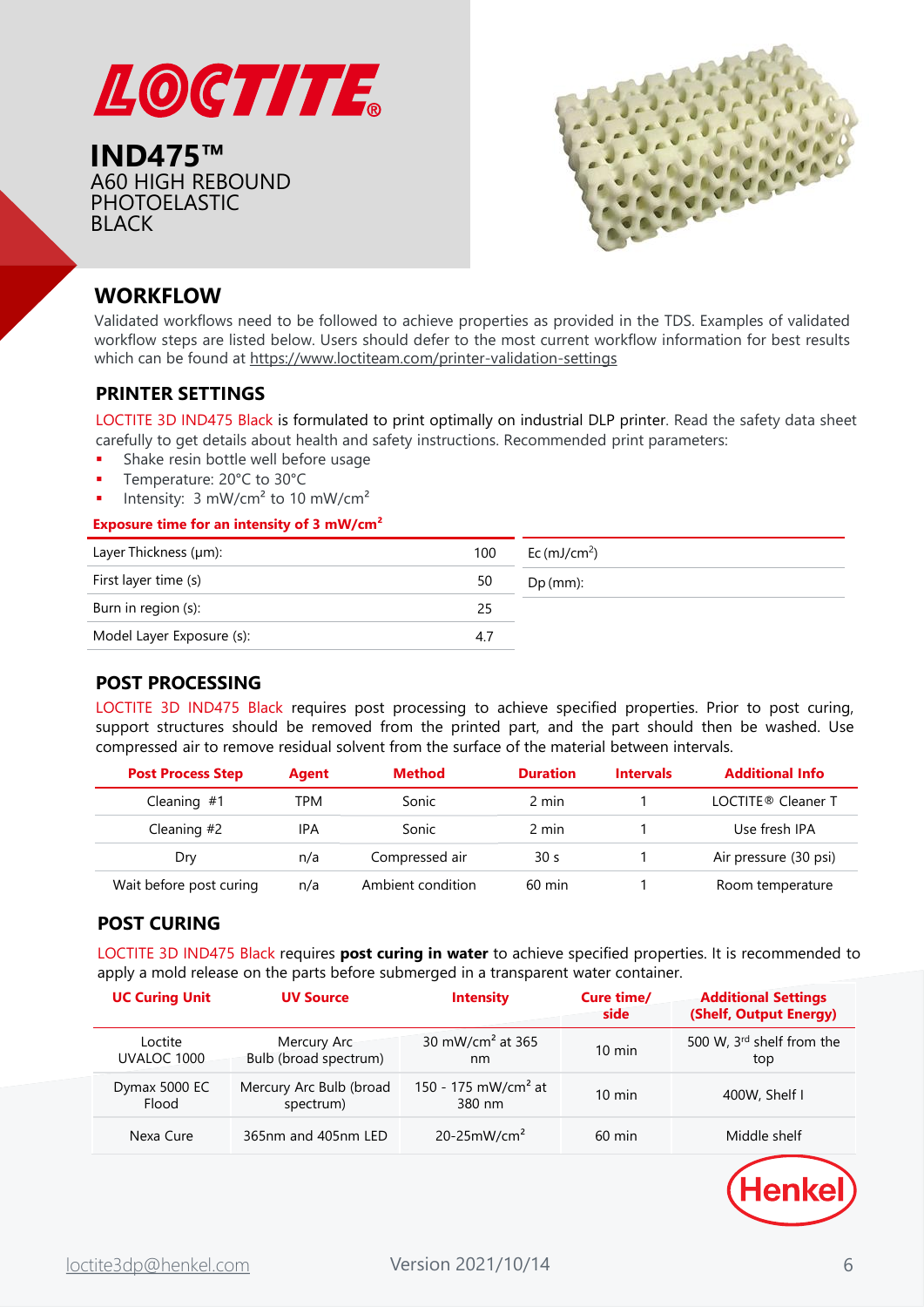

**IND475™** A60 HIGH REBOUND PHOTOELASTIC WHITE, BLACK



# **Additional Workflow Notes**

#### **PRINT SETTINGS**

Printing with LOCTITE® 3D IND475™ requires detailed attention to interactions between the material and the hardware in use. Mechanical process settings must be optimized for each printer based on the hardware and software capabilities. Due to the low durometer and high elasticity of the material, printed parts may sway during tray release, build head movement, and upon re-entering the resin. For this reason, the user must consider many variables while printing. Some applicable print process considerations and respective guidelines are discussed below. Critical considerations include adhesion behavior at the print interface, model geometry, and model print orientation.

**Lift Height Between Layers**: Larger parts may require larger lift heights due to overall elongation magnitude.

- Small parts (<25 mm height): 10-15mm
- Medium parts (25 100 mm height): 20-25 mm
- Large parts (>100mm height): 25-30 mm

**Build Head Movement Rates**: Thicker parts allow for more rapid rates due to overall part rigidity compared to printing forces.

- Low Thickness (<5mm thickness): 3-5 mm/second
- Medium Thickness (5-10 mm thickness): 3-10 mm/second
- High Thickness (>10 mm thickness): 3-20 mm/second

#### **Time Delay Before Layer Exposure:**

Generally, 3-5 seconds is sufficient due to the resin's low viscosity. Parts with thin features may require longer times for the small features to return to the correct position as they normalize with the resin's viscosity forces.

#### **Support Structures:**

- Place supports on non-critical model surfaces if possible. Support structure placement and geometry is model-dependent based on model layer surface area. General recommendations are provided.
- Support Thickness: 0.6-0.8 mm diameter
- Support Contact Area: 25-75% support thickness

#### **POST PROCESSING**

- LOCTITE® 3D IND475™ requires post processing to achieve specified properties. Prior to post curing, the part should be washed in a friendly cleaner. We recommend in LOCTITE® Cleaner T.
- Post curing of LOCTITE® 3D IND475™ to reach stated property targets must be cured in water or an alternative inert medium.
- Coating parts with a spray-on mold release agent such as LOCTITE® Frekote 770-NC or Smooth-On Universal Mold Release prior to post curing can reduce the surface tack of a final part. After curing, the mold release can be rinsed off with water or Isopropanol.



<https://www.loctiteam.com/printer-validation-settings/>